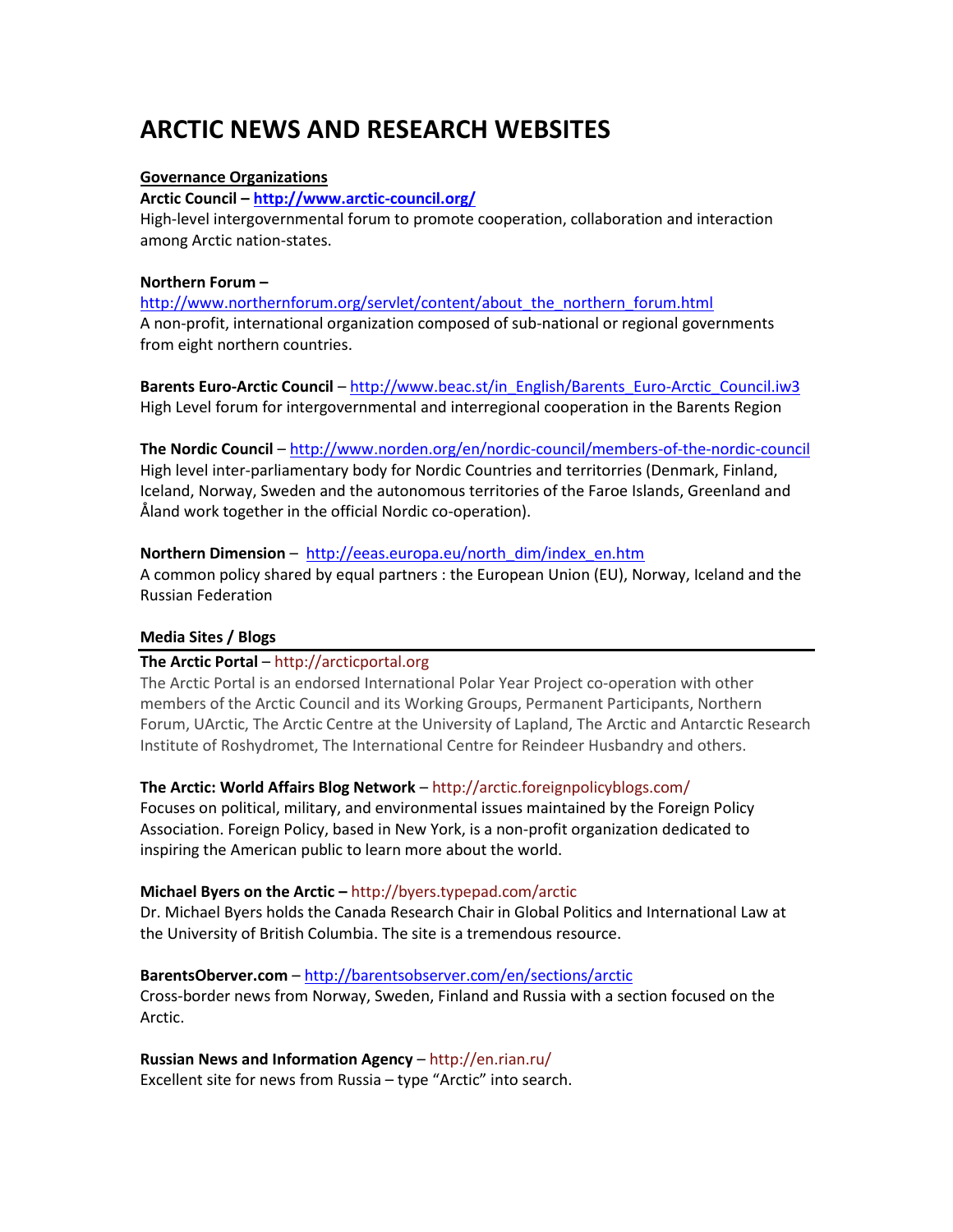#### **Russian International Affairs Council, 2010 –**

[http://russiancouncil.ru/en/inner/index.php?PROJECT\\_THEME\\_ID\\_4=13#top](http://russiancouncil.ru/en/inner/index.php?PROJECT_THEME_ID_4=13#top)

Non-profit organization to strengthening peace, friendship and solidarity between the peoples, preventing international conflicts and promoting crises settlement with a section dedicated to the Arctic.

#### **Nunatsiaq News** – <http://www.nunatsiaqonline.ca/>

Nunatsiaq News, published in Nunavut, serves Canada's northern territories.

# **Eye on the Arctic** – <http://eyeonthearctic.rcinet.ca/>

News and blogs from the circumpolar world. Brings together print, broadcast and web journalists from all Arctic countries to better tell the stories of communities and people directly affected by climate change.

**The Arctic Foreign Policy Blog** – <http://foreignpolicyblogs.com/author/miabennett/> Hosted by the Foreign Policy Association. Commentaries by Mia Bennett on foreign policy, security and defense issues related to the Arctic

# **The Arctic Institute** – <http://www.thearcticinstitute.org/>

Center for Circumpolar Security Studies - The Arctic Institute serves as an interdisciplinary and independent source for information and in-depth analysis about the developments in the Arctic region. Weekly newsletter (The Arctic This Week) on Arctic news/issues prepared by Tom Fries

## **Social Sciences Research / Departments & Organizations**

#### **Geopolitics in the High North** – <http://www.geopoliticsnorth.org/>

Research programme to develop new knowledge about actors and their interests in the High North. Led by the Norwegian Institute for Defence Studies, and consists of a core group of Norwegian and international partners.

# **Centre for the North, Conference Board of Canada** – <http://www.centreforthenorth.ca/>

Works with Aboriginal leaders, businesses, governments, communities, educational institutions, and other organizations to achieve a shared vision of sustainable prosperity in the North.

# **The Arctic Governance Project** – <http://www.arcticgovernance.org/>

Joins preeminent researchers, indigenous leaders, and members of the policy community to frame [critical questions](http://arcticgovernance.custompublish.com/critical-questions-identifying-governance-needs.4774758-154991.html) and issues o[f governance](http://arcticgovernance.custompublish.com/governance.4632456-142145.html) in the Arctic and devise innovative responses for a sustainable future.

#### **The Walter & Duncan Gordon Foundation** – <http://gordonfoundation.ca/north>

For more than 25 years the Walter and Duncan Gordon Foundation has invested over \$17 million in empowering Canada's North. The site discusses these projects.

# **The Arctic Yearbook** – [www.arcticyearbook.com](http://www.arcticyearbook.com/)

The AY is a Northern Research Forum (NRF.is) annual publication and is available on-line (available end of November 2012).

# **The Arctic Center** – <http://www.arcticcentre.org/InEnglish.iw3>

University of Lapland - The Arctic Centre is internationally recognized for the quality and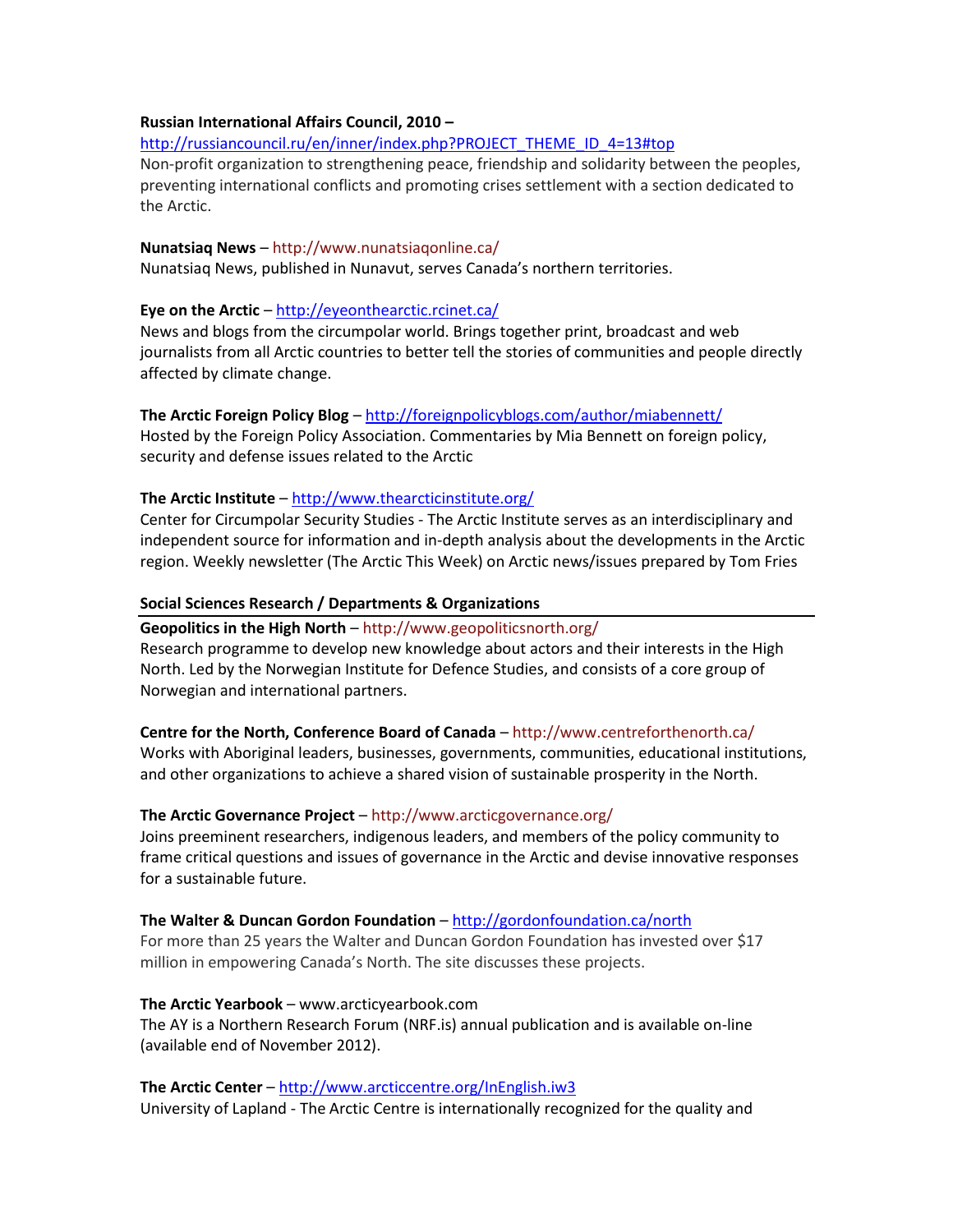relevance of its multidisciplinary Arctic research. Focuses on Global change, Sustainable development, Environmental and Minority law.

**Discovering the Arctic** – [http://www.discoveringthearctic.org.uk/about\\_terms.html](http://www.discoveringthearctic.org.uk/about_terms.html) Multidisciplinary studies of the Arctic. Site operated by the Royal Geographical Society.

#### **Institute of the North (Alaska):** [http://www.institutenorth.org](http://www.institutenorth.org/)

Areas of special study include Alaska, the many regions of the Arctic and other areas of the world that are wealthy in both human cultures and natural resources. The Institute has gained a wide reputation as a center for the study of commonly-owned lands, seas and resources using Alaska as a model.

#### **Environmental Science Research Centers**

#### **International**

# **United Nations Environment Program, Polar Program –** <http://www.grida.no/polar/>

Advocates for sustainable development of the Arctic and Antarctica through building knowledge and awareness for decision-making, participating in international stakeholder processes, and further developing the capacity of Arctic peoples.

## **World Wildlife Fund, 1961 –** [http://wwf.panda.org/what\\_we\\_do/where\\_we\\_work/arctic/](http://wwf.panda.org/what_we_do/where_we_work/arctic/)

WWF's mission is to stop the degradation of the planet's natural environment, and build a future in which humans live in harmony with nature. The secretariat is located in Switzerland.

## **Arctic Oceans Sciences Board –** <http://www.aosb.org/index.html>

Facilitates Arctic Ocean research by supporting multinational and multidisciplinary natural science and engineering programs.

#### **International Arctic Science Committee** – <http://www.iasc.info/>

Non-governmental organization that aims to encourage, facilitate and promote leading-edge multi-disciplinary research to foster a greater scientific understanding of the arctic region.

# **Canadian**

# **Canadian Polar Commission, Government of Canada, 1991** – <http://www.polarcom.gc.ca/>

To monitor, promote, and disseminate knowledge of the polar regions; contribute to awareness of polar science in Canada; enhance Canada's international profile as a circumpolar nation; recommend polar science policy to government.

#### **ArcticNet –** <http://www.arcticnet.ulaval.ca/>

Brings together scientists and managers in the natural, human health and social sciences with partners from Inuit organizations, northern communities, federal and provincial agencies to study the impacts of climate change in Arctic Canada.

# **Arctic Institute of North America, University of Calgary –** <http://www.arctic.ucalgary.ca/>

To advance the study of the North American and circumpolar Arctic through the natural and social sciences, the arts and humanities and to acquire, preserve and disseminate info on physical, environmental and social conditions in the North.